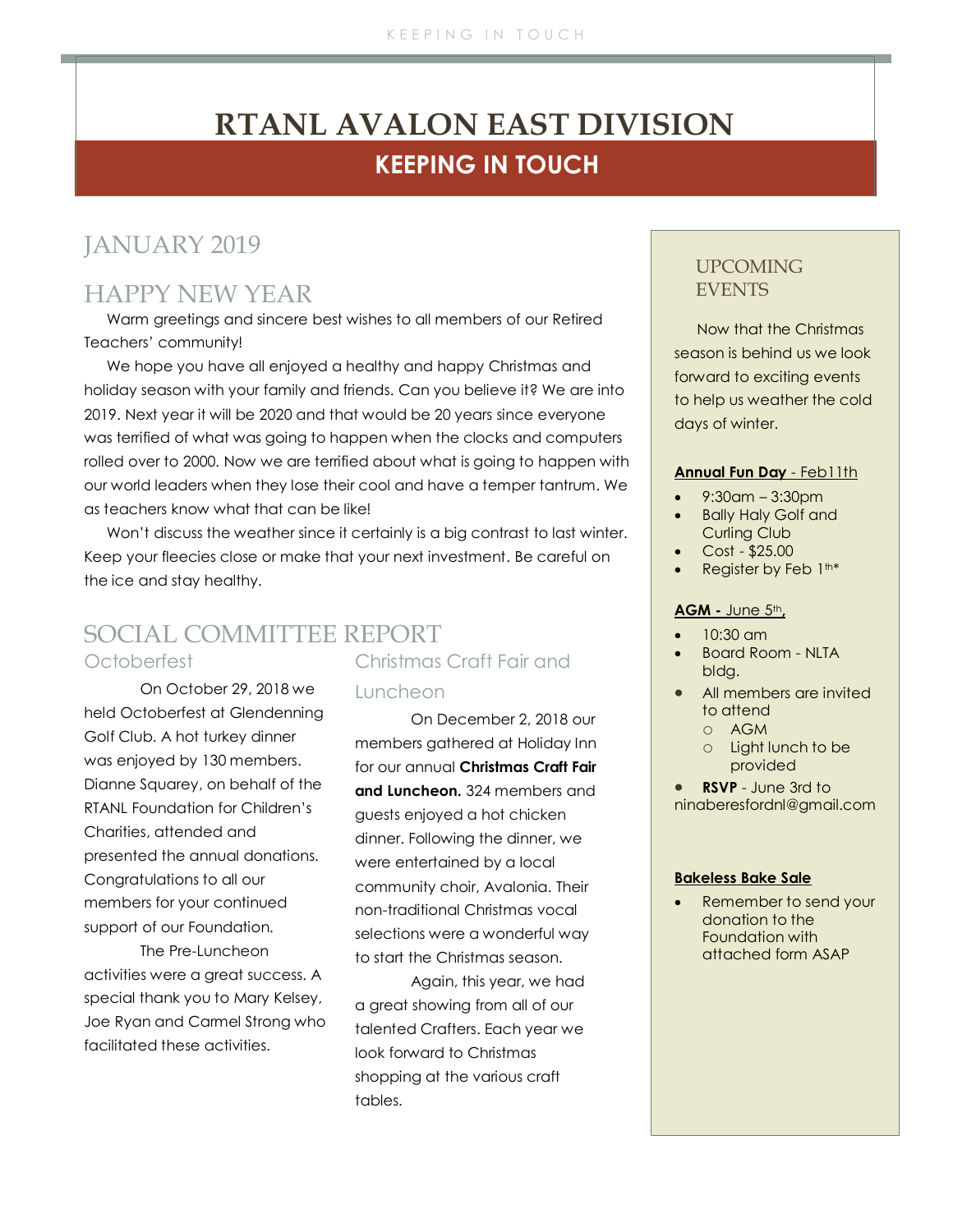

## UP COMING EVENTS:

### Our **Annual FUN DAY** will take place this year on **Monday, February 11, 2019** at **Bally Haly Golf and Country Club**.

We encourage you to get your group together to play cards, Bridge, Poker, Board Games or just come along and chat with friends. We look forward to a lovely day and a delicious lunch. The Bar will be open as well to get a glass of wine if you choose. Lots of prizes to be had so listen for your number and collect your prize. Lots of convenient parking, so make plans to come along and join in the fun and comradery of the day. Complete your form and send to Sandra Harnett as indicated.

#### **AGM – June 5th, 2019**

Though this is not an Election Year, we will be holding our Annual General Meeting at the Board Room of the NLTA building starting at 10:30 a.m. Committee Reports and Financial statement for the year will be presented. A light Lunch will follow and allow us time to mingle. This invitation is extended to all members though I ask that you notify me via email [ninaberesfordnl@gmail.com](mailto:ninaberesfordnl@gmail.com) by June 3rd to ensure that we have sufficient food brought in for the lunch.

This is a great opportunity for members to become familiar with the activities of RTANL Avalon East.

### BAKELESS BAKE SALE:

We continue to encourage you to support our Avalon East initiative in support of **Retired Teachers' Foundation for Children's Charities** by donating to our **Bakeless Bake Sale**. Let's help make this our most successful fundraiser to date! You will find the related flyer attached. Please make cheque payable to *Retired Teachers' Foundation* (you know how forgetful we are becoming – well, some of us at least) and send them to Roberta Pafford at the address on Flyer.

## VISITATION COMIMITTEE:

Committee members visited several of our colleagues who are residents of various retirement and nursing homes. Visits were made to St. Patrick's Mercy Home, Pleasantview Towers, Glenbrook Lodge, DVA and Chancellor Park. We were welcomed by our retired members and we felt that our visits were very much appreciated. Our colleagues certainly enjoyed chatting about their teaching experiences and various other issues. There were smiles all around.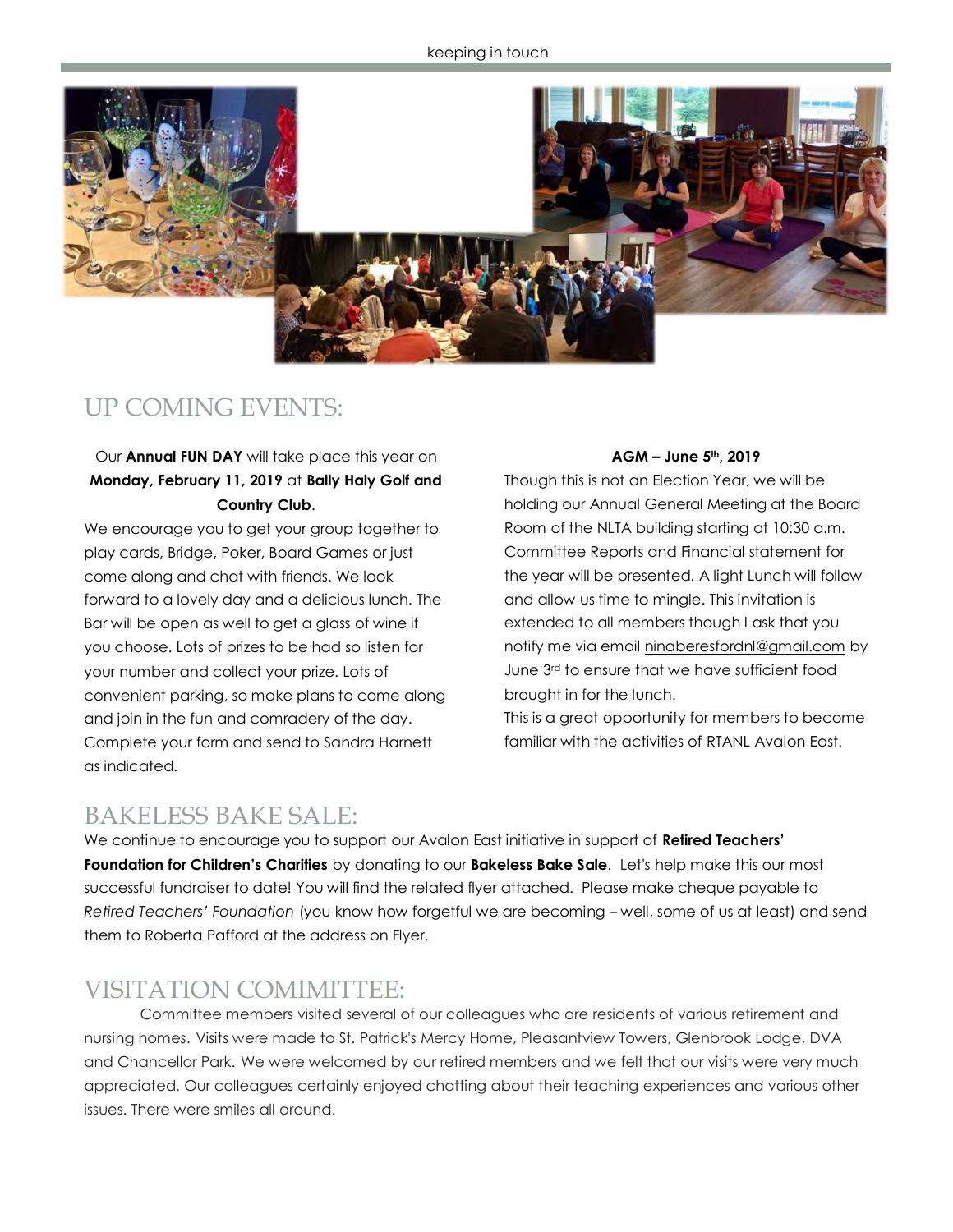We ask you to contact one of our committee members if you know of a retired teacher who resides in a nursing or retirement home and would enjoy a visit.

## **OBITUARIES**

It is with a deep sense of sadness, that since our last report, we have to inform you that several members of RTANL Avalon East District have passed away. Visits were made to funeral homes and cards of sympathy were sent to family members. May they rest in Peace. Brother Joseph Darcy Ian Sparkes David Fowler Amelia Hodder **Iris Bonnell** Lloyd Stone Flora Follett We invite you to keep us informed of any retired members who have passed away so that a visit can be made to the funeral home and/or a card of sympathy is sent to a family member on behalf of RTANL Avalon East. Once again, we express our thanks to Clayton Rice for continuing to pass on information to us regarding our members. Committee members:

| Gloria McDonald, Conception Bay Area | email: gloriam9@eastlink.ca         | Ph.# 229-7061 |
|--------------------------------------|-------------------------------------|---------------|
| Elizabeth Hamlyn, St. John's         | email: <u>eihamlyn1@gmail.com</u>   | Ph.# 745-3537 |
| Sharon Reddy, St. John's             | email: sharon.reddy@nf.sympatico.ca | Ph.# 579-8169 |

# BOOKS OF REMEMBRANCE

As of the spring of 2018, all submissions made to The Retired Teachers' Foundation's Books of Remembrance since 2011 are now viewable online. They will eventually be added to the collection held in the Provincial Archives at The Rooms under the title MG 159 FONDS.

The form to complete for any deceased teacher to be included in the Books of Remembrance is also available online. It can be submitted electronically or printed to complete and mail to the address provided on the website. The forms can be accessed at nlta.nl.ca/rtfform

# **BUISNESS**

### Thanks to our generous donors

In particular we say Thank you to *Paula Cramm and Pat Hayden-Ryan,*  These members donated amazing prizes for the ticket draws raising \$1160 for the Retired Teachers' Foundation for Children's Charities. Thank you ladies.